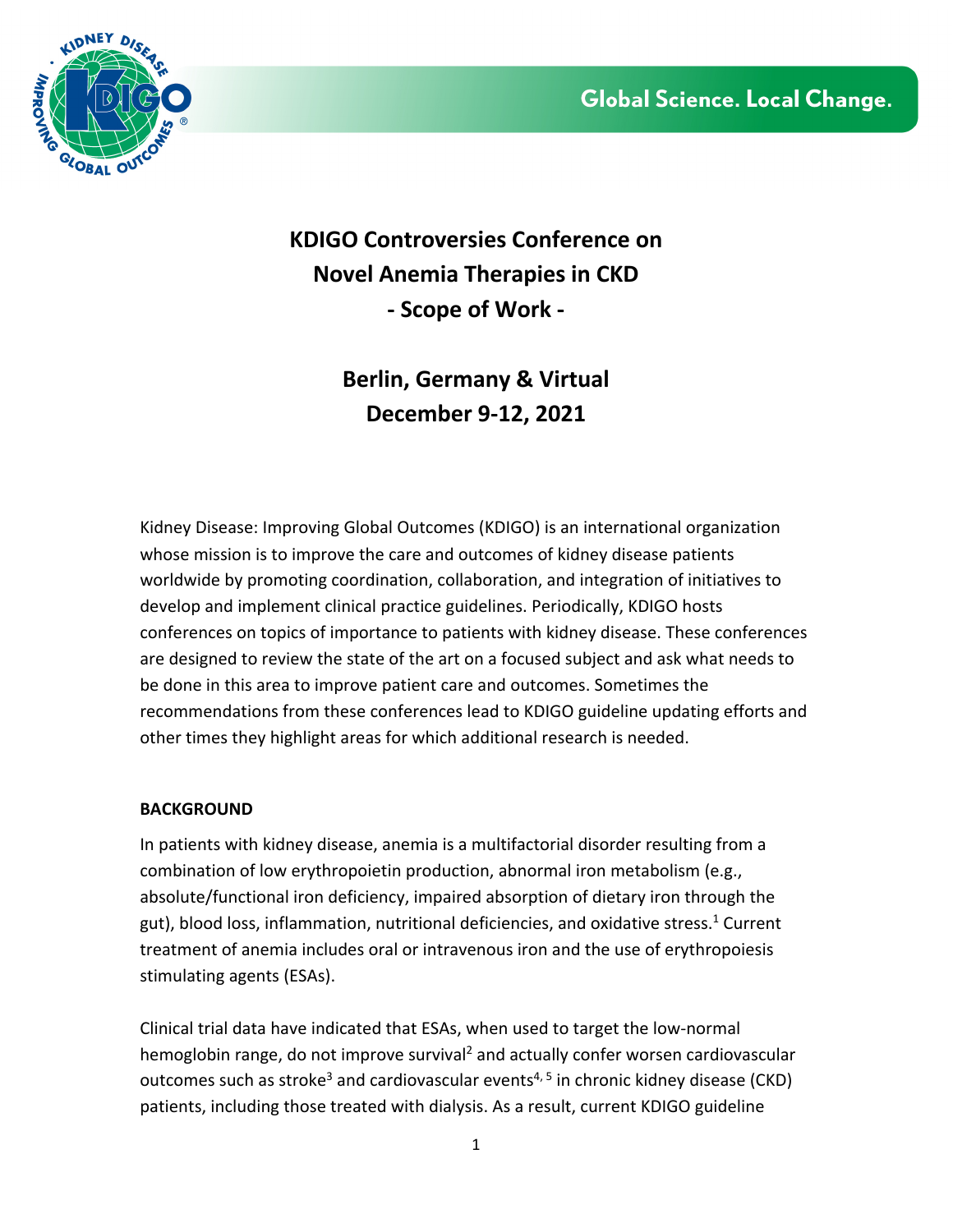

suggests that ESAs may be considered when Hb is below 10 and ESAs should not be used to maintain Hb concentration above 11.5. There have also been concerns about the safety of intravenous iron, specifically in relation to purported increased risk of infections but the recent PIVOTAL trial demonstrated that proactive iron replenishment reduces cardiovascular risk compared to a reactive approach. <sup>6</sup> Oral iron, on the other hand, is poorly absorbed in patients with CKD G4-G5 at least in part due to elevated levels of hepcidin.<sup>1</sup> Hepcidin regulates ferroportin, an iron channel on the surface of enterocytes, hepatocytes, and macrophages, and inhibits iron absorption from the gut,<sup>7</sup> and hepcidin is upregulated when there are increased levels of iron in the plasma and suppressed in the setting of iron deficiency.<sup>8</sup> Hepcidin is also upregulated in states of chronic inflammation, including CKD. 9

Hypoxia-inducible factor (HIF) is a master switch that coordinates response to hypoxia, stimulating erythropoietin production in the liver and kidneys. The HIF pathway is also linked to iron metabolism in as yet incompletely understood manner but it is known that HIF is downregulated by prolyl hydroxylase domain enzymes (PHDs), which serve as cellular oxygen sensors. In the presence of oxygen, PHDs hydroxylate HIF, thereby targeting it for subsequent proteasomal degradation. When oxygen levels decrease, prolyl hydroxylation or degradation of HIF is inhibited.<sup>1, 10</sup>

HIF accumulation thus induces the transcription of several hundred target genes with various effects on erythropoiesis. During hypoxia, HIF-PH activity is reduced and HIF accumulates and upregulates the following: (1) divalent metal transporter 1 and duodenal cytochrome B, which increases intestinal iron absorption; (2) EPO receptors and endogenous EPO production; and (3) transferrin receptors, increasing iron uptake by proerythrocytes and promoting maturation of erythrocytes.<sup>11</sup> The effect of HIF on hepcidin appears to be indirect; during erythropoiesis, erythroblasts produce erythroferrone (ERFE), a hormone that acts directly on the liver to downregulate hepcidin anticmicrobial peptide transcription, inhibiting hepcidin production.

Prolyl hydroxylation can be pharmacologically inhibited by HIF-PH inhibitors (HIF-PHI),<sup>12,</sup>  $13$  thereby stimulating erythropoiesis and increasing iron absorption and mobilization. HIF-PHIs (also referred to as HIF stabilizers) are orally active and may enhance erythropoiesis through several mechanisms.<sup>14</sup> HIF-PHIs have already been approved in Europe and in some countries such as China and Japan, and the Asian Pacific Society of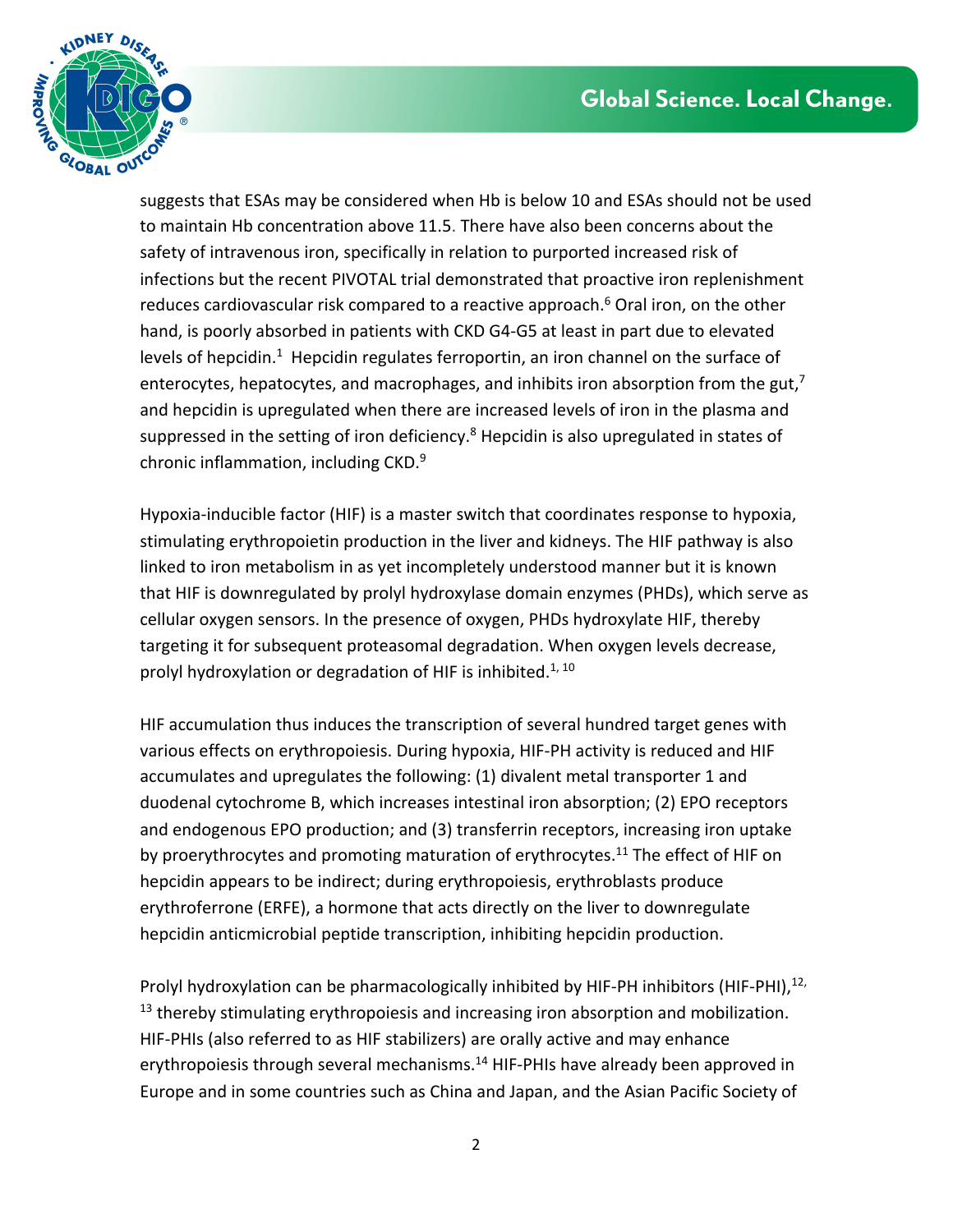

Nephrology has recently published recommendations on their proper use.<sup>15</sup> However, since HIF activation results in a broad physiologic response, pleiotropic effects have been widely reported. It is currently unknown whether these effects might be beneficial, harmful, or neutral, and hence further careful investigations are required.<sup>16, 17</sup>

## **CONFERENCE OVERVIEW**

The objective of the December 2021 KDIGO conference is to gather a global panel of individuals with multidisciplinary clinical and scientific expertise (i.e., nephrology, cardiology, pediatrics, pharmacology, hematology etc.) to identify key issues relevant to the novel anemia therapies in CKD. The goal of this KDIGO conference is to determine best practice and areas of uncertainty in the treatment of anemia, review key relevant literature published since the 2012 KDIGO Anemia Guideline, address ongoing controversial issues, identify new topics or issues to be revisited in the next iteration of the KDIGO guideline, and outline research needed to improve anemia management in CKD. One key question this conference will address is whether there is a specific population in which HIF-PHI should be preferred or avoided.

Drs. Elaine Ku (University of California San Francisco, San Francisco, CA, USA) and David C. Wheeler (Centre for Nephrology, University College London, London, UK) will co-chair this conference. The format of the conference will involve topical plenary session presentations followed by focused discussion groups that will report back to the full group for consensus building. Invited participants and speakers will include worldwide leading experts who will address key clinical issues as outlined in the **Appendix: Scope of Coverage**. The conference output will include publication of a summary report that will help guide KDIGO and others in the therapeutic management and future research in anemia and CKD.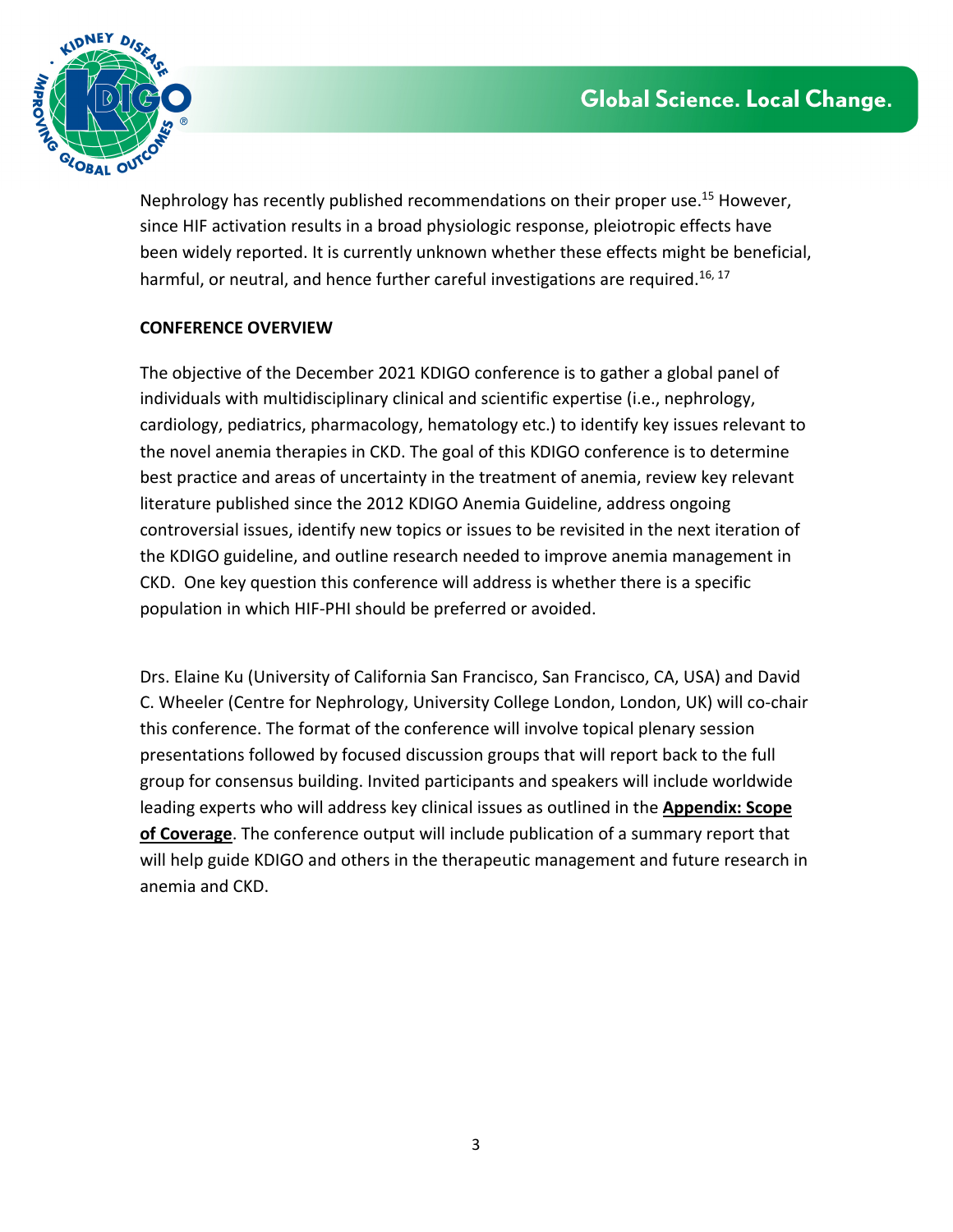

#### **References**

- 1. Babitt JL, Lin HY. Mechanisms of anemia in CKD. *J Am Soc Nephrol* 2012; **23:** 1631-1634.
- 2. Drueke TB, Locatelli F, Clyne N*, et al.* Normalization of hemoglobin level in patients with chronic kidney disease and anemia. *N Engl J Med* 2006; **355:** 2071-2084.
- 3. Pfeffer MA, Burdmann EA, Chen CY*, et al.* A trial of darbepoetin alfa in type 2 diabetes and chronic kidney disease. *N Engl J Med* 2009; **361:** 2019-2032.
- 4. Singh AK, Szczech L, Tang KL*, et al.* Correction of anemia with epoetin alfa in chronic kidney disease. *N Engl J Med* 2006; **355:** 2085-2098.
- 5. Palmer SC, Navaneethan SD, Craig JC*, et al.* Meta-analysis: erythropoiesis-stimulating agents in patients with chronic kidney disease. *Ann Intern Med* 2010; **153:** 23-33.
- 6. Macdougall IC, White C, Anker SD*, et al.* Intravenous iron in patients undergoing maintenance hemodialysis. *N Engl J Med* 2019; **380:** 447-458.
- 7. Sun CC, Vaja V, Chen S*, et al.* A hepcidin lowering agent mobilizes iron for incorporation into red blood cells in an adenine-induced kidney disease model of anemia in rats. *Nephrol Dial Transplant* 2013; **28:** 1733-1743.
- 8. Akchurin O, Sureshbabu A, Doty SB*, et al.* Lack of hepcidin ameliorates anemia and improves growth in an adenine-induced mouse model of chronic kidney disease. *Am J Physiol Renal Physiol* 2016; **311:** F877-F889.
- 9. Nakanishi T, Kimura T, Kuragano T. The hepcidin-anemia axis: Pathogenesis of anemia in chronic kidney isease. *Contrib Nephrol* 2019; **198:** 124-134.
- 10. Gupta N, Wish JB. Hypoxia-inducible factor prolyl hydroxylase inhibitors: A potential new treatment for anemia in patients with CKD. *Am J Kidney Dis* 2017; **69:** 815-826.
- 11. Peyssonnaux C, Zinkernagel AS, Schuepbach RA*, et al.* Regulation of iron homeostasis by the hypoxia-inducible transcription factors (HIFs). *J Clin Invest* 2007; **117:** 1926-1932.
- 12. Kurata Y, Tanaka T, Nangaku M. Hypoxia-inducible factor prolyl hydroxylase inhibitor in the treatment of anemia in chronic kidney disease. *Curr Opin Nephrol Hypertens* 2020; **29:** 414-422.
- 13. Sugahara M, Tanaka T, Nangaku M. Prolyl hydroxylase domain inhibitors as a novel therapeutic approach against anemia in chronic kidney disease. *Kidney Int* 2017; **92:**  306-312.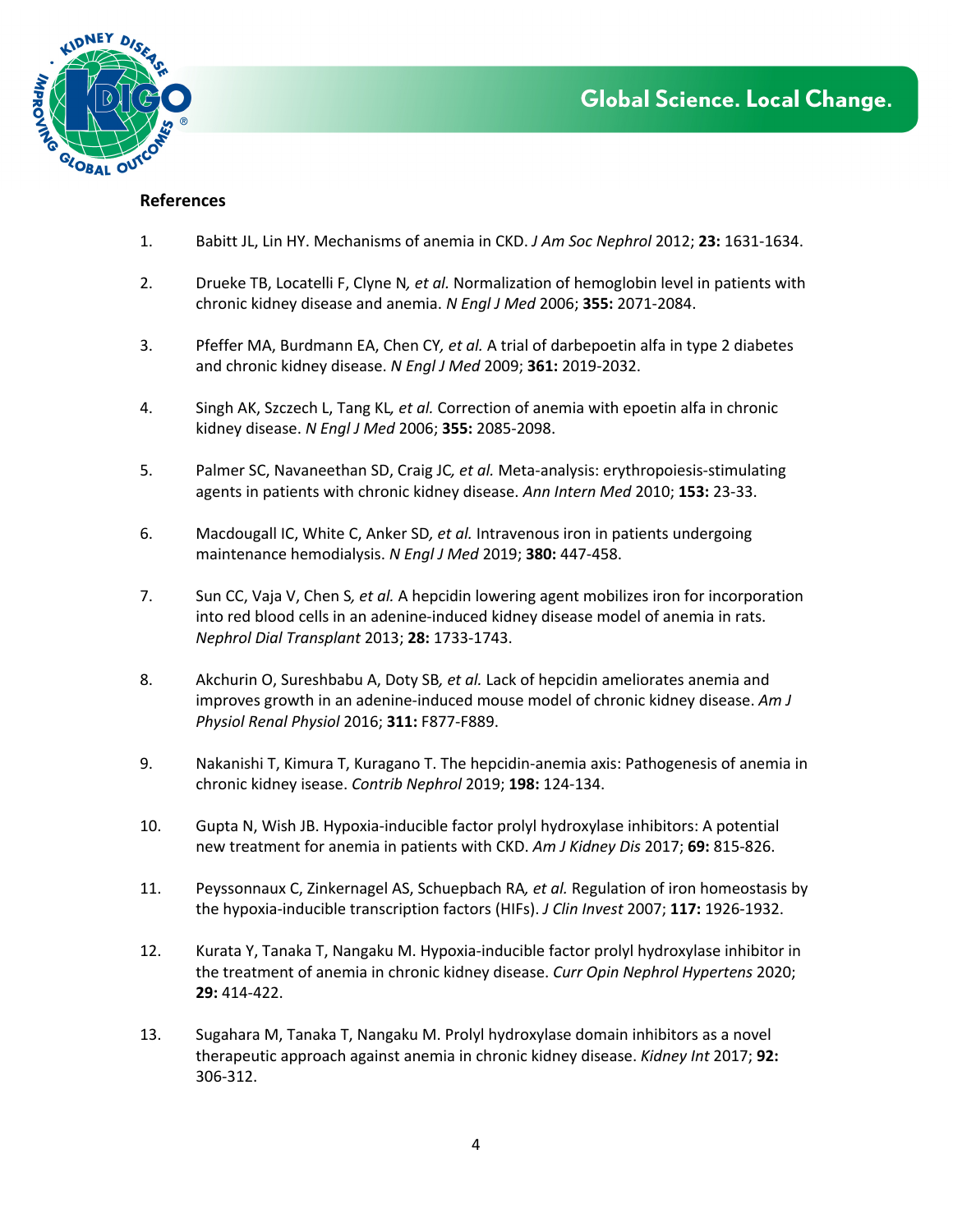

- 14. Chen N, Hao C, Peng X*, et al.* Roxadustat for anemia in patients with kidney disease not receiving dialysis. *N Engl J Med* 2019; **381:** 1001-1010.
- 15. Yap DYH, McMahon LP, Hao CM*, et al.* Recommendations by the Asian Pacific Society of Nephrology (APSN) on the appropriate use of HIF-PH inhibitors. *Nephrology* 2021; **26:**  105-118.
- 16. Hill P, Shukla D, Tran MG*, et al.* Inhibition of hypoxia inducible factor hydroxylases protects against renal ischemia-reperfusion injury. *J Am Soc Nephrol* 2008; **19:** 39-46.
- 17. Kapitsinou PP, Jaffe J, Michael M*, et al.* Preischemic targeting of HIF prolyl hydroxylation inhibits fibrosis associated with acute kidney injury. *Am J Physiol Renal Physiol* 2012; **302:** F1172-1179.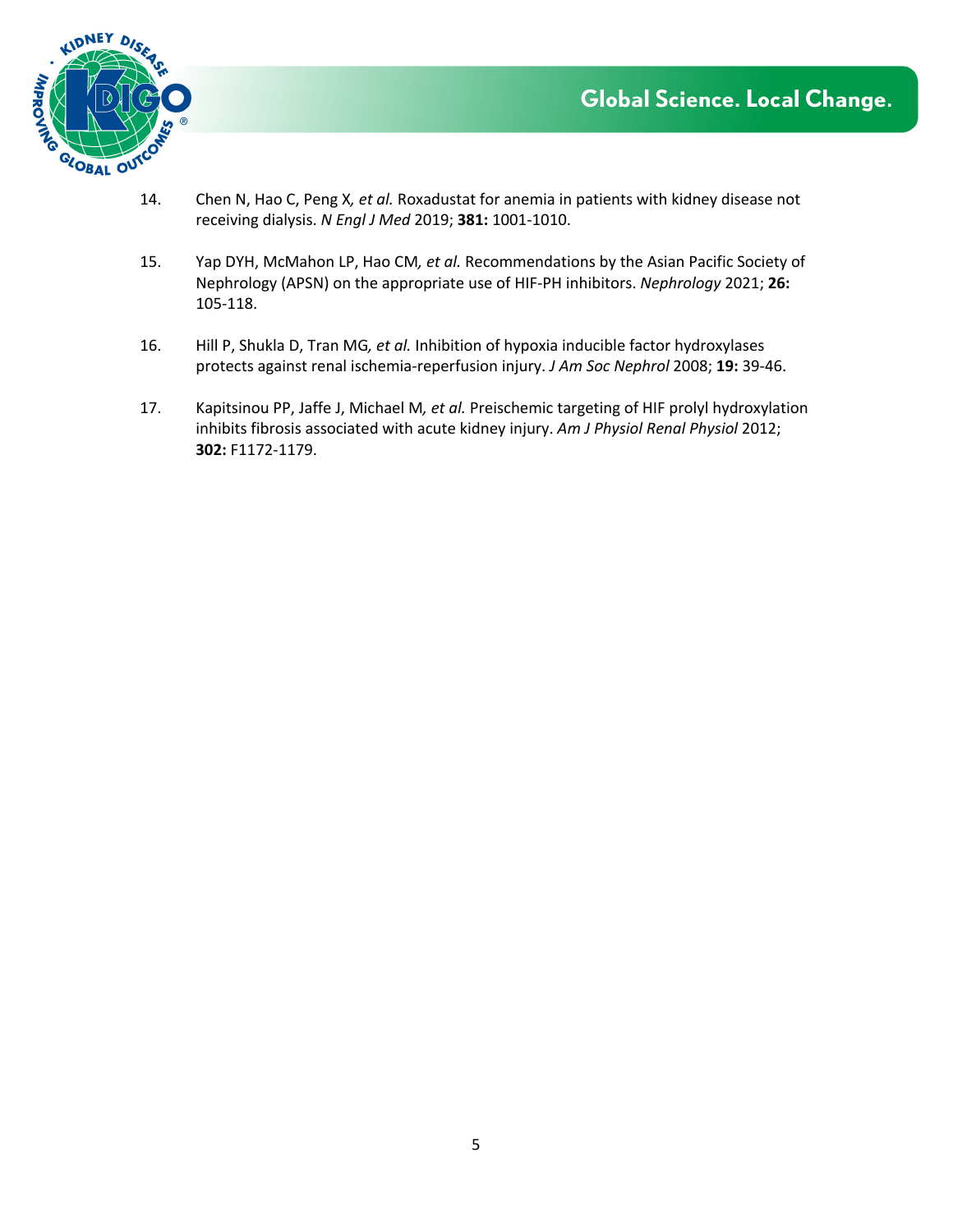

### **APPENDIX: SCOPE OF COVERAGE**

# **Group 1: Therapeutic use of HIF-PHIs vs. current therapies in anemia management: CKD patients not on dialysis treatment**

- 1. What is the efficacy of HIF-PHIs in the treatment of anemia in patients with CKD not on dialysis therapy and the mean hemoglobin change that we can expect under standard treatment?
- 2. What should the hemoglobin target be in relation to HIF-PHI use? Do higher hemoglobin levels remain an area for concern and should there still be an upper limit that is below normal?
- 3. What is the appropriate dose for HIF-PHIs and how should dosing be adjusted (based on what parameters)? How do we manage a patient converting from the use of ESAs to HIF-PHI? Is there a possible role for combining HIF-PHIs with ESAs?
- 4. Is there any evidence that the use of HIF-PHIs affect cardiovascular endpoints (MACE), progression of CKD, transfusion requirements, physical function, health-related quality of life compared with iron/ESAs?
- 5. What is the current data surrounding differences between HIF-PHI agents in patients with CKD not on dialysis?
- 6. What is the role of iron and EPO in the era of HIF-PHIs for patients with CKD not on dialysis treatment? What is the comparative advantage of HIF-PHIs relative to iron and EPO?
- 7. Are there particular advantages or disadvantages to the use of oral HIF-PHIs in the non-dialysis CKD population as compared to the dialysis population? Costsavings, resource utilization, or COVID-19 pandemic-related considerations? Do HIF-PHIs reduce iron requirements among patients with CKD not receiving dialysis?
- 8. What are the patient values and preferences regarding oral vs SC or IV drugs for the management of anemia ?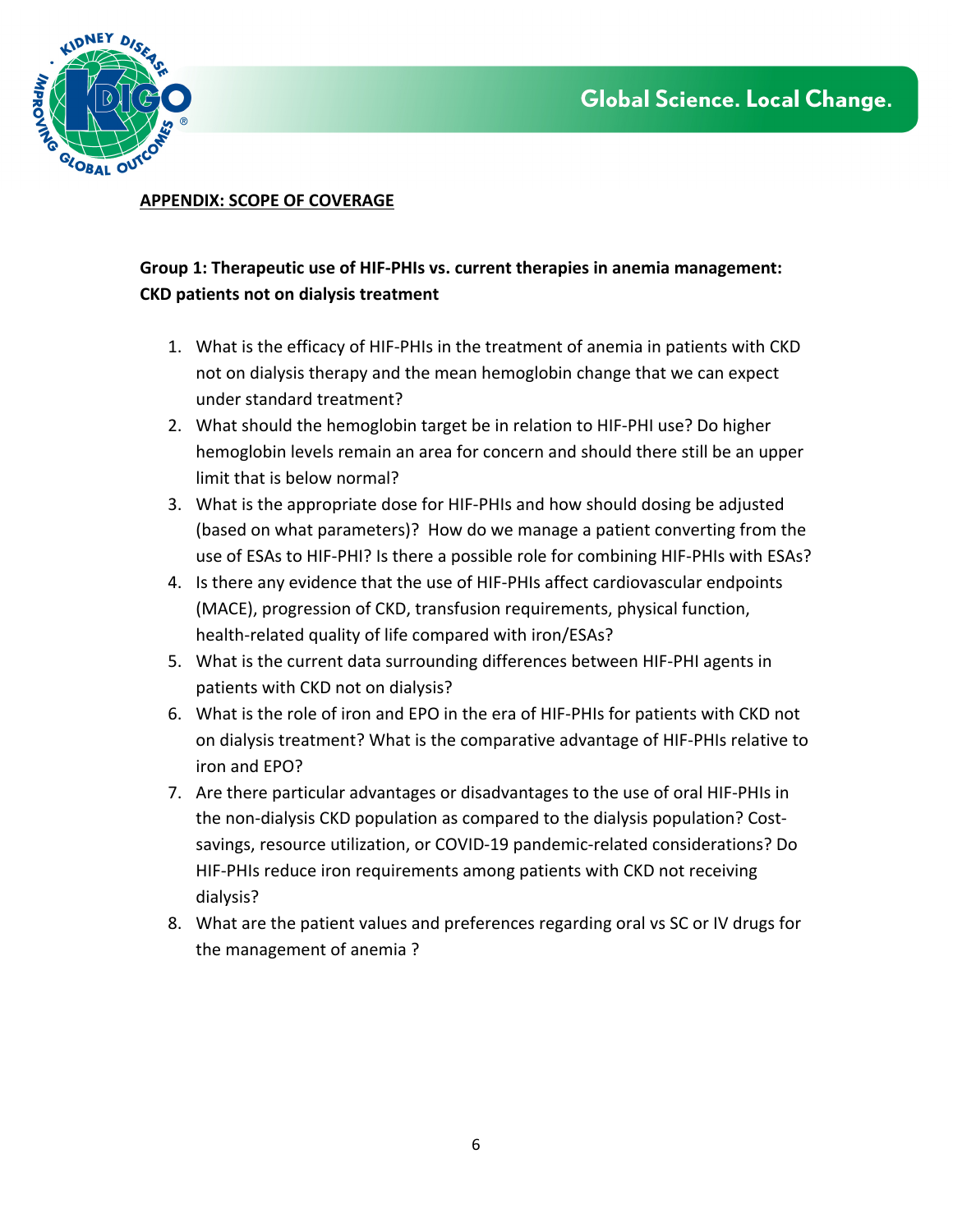

**Group 2: Therapeutic use of HIF-PHIs vs. current therapies in anemia management: CKD patients treated with dialysis (patients incident and prevalent to dialysis)** 

- 1. What is the efficacy of HIF-PHIs in the treatment of anemia in patients on dialysis therapy and the mean hemoglobin change that we can expect under standard treatment? Does this differ from patients with CKD not on dialysis treatment? Does this differ among patients treated with hemodialysis versus peritoneal dialysis?
- 2. What should the hemoglobin target be in relation to HIF-PHI use? Do higher hemoglobin levels remain an area for concern and should there still be an upper limit that is below normal?
- 3. What is the appropriate dose for HIF-PHIs and how should dosing be adjusted (based on what parameters)? How do we manage a patient converting from the use of ESAs to HIF-PHI? Is there a possible role for combining HIF-PHIs with ESAs? Are there subgroups who are hyporesponsive to HIF-PHIs?
- 4. Is there any evidence that the use of HIF-PHIs affect cardiovascular endpoints (MACE), transfusion requirements, physical function, health-related quality of life compared with iron/ESAs? Are there any differences between the incident vs prevalent dialysis populations?
- 5. What is the current data surrounding differences between HIF-PHI agents in patients treated with dialysis?
- 6. What is the role of iron and EPO in the era of HIF-PHIs for patients on dialysis therapy? Are there advantages or disadvantages to the use of oral HIF-PHIs as opposed to current therapeutic options in the dialysis population? What should be the optimal strategy to treat anemia in the hemodialysis population, including the incorporation or prioritization of currently available therapies and novel therapies?
- 7. Are there advantages or disadvantages to HIF-PHI use in patients who are hyporesponsive to ESAs or iron? Cost-savings, resource utilization, or COVID-19 pandemic-related considerations? Do HIF-PHIs reduce iron requirements among patients receiving dialysis?
- 8. Are there subgroups for which HIF-PHIs might be particularly beneficial, such as patients receiving home dialysis therapies?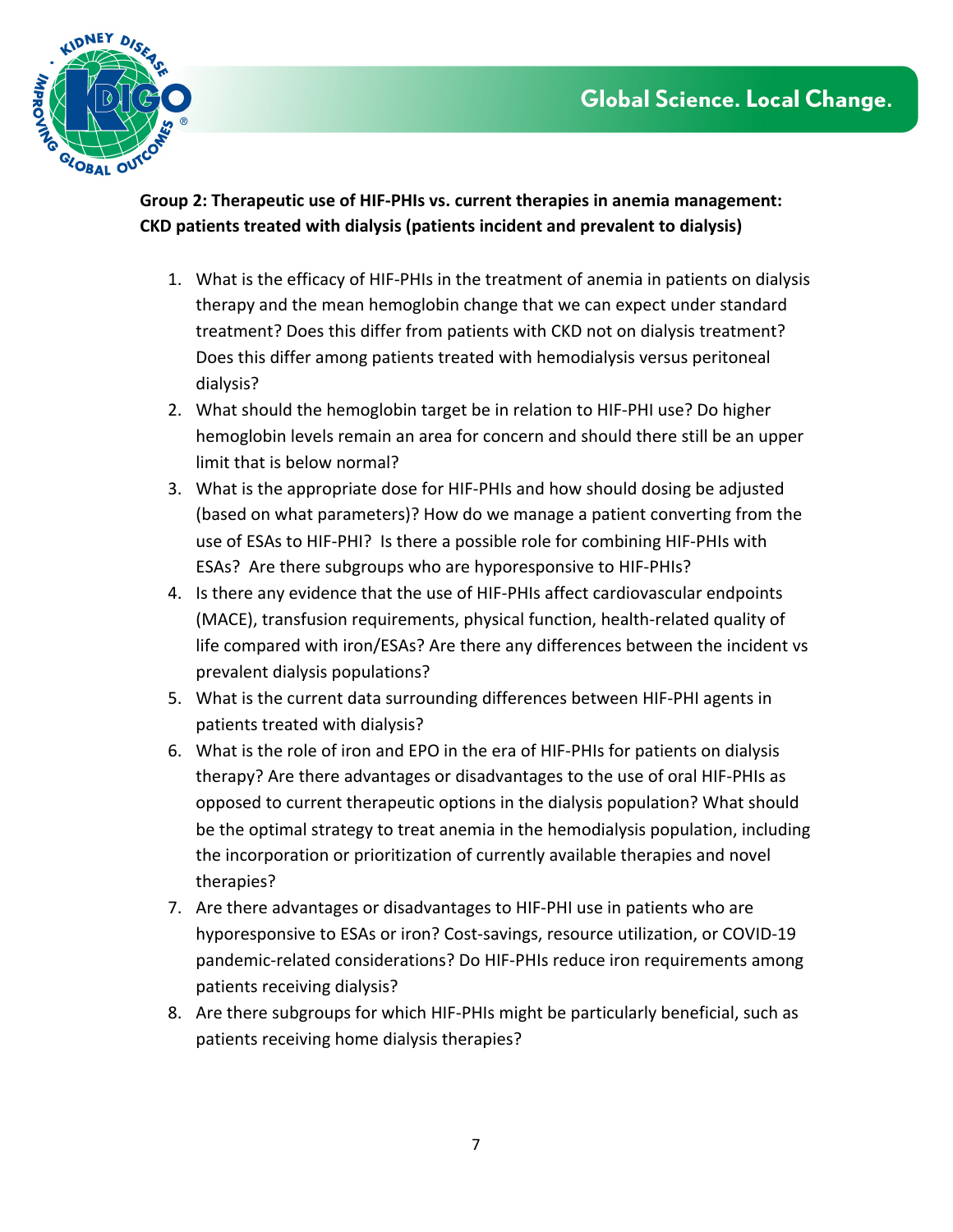

## **Group 3: Safety profile of HIF-PHIs in CKD anemia management**

- 1. What are the current available safety data surrounding use of HIF-PHIs in different populations: patients not on dialysis; patients who are incident or prevalent to dialysis? Is there any evidence that safety differs by level of GFR or inflammatory states or degree of anemia?
- 2. Does the use of HIF-PHIs apply to anemia of CKD in kidney transplant populations with low eGFR and anemia? Pediatric populations? Older adults? Patients with underlying liver disease, polycystic kidney disease, or diabetic retinopathy? Immunosuppressed patients (e.g., due to underlying GN)? Patients with AKI?
- 3. What parameters should be monitored during the treatment of anemia when using HIF-PHIs? Are there novel biomarkers or testing that should be made available to help with safety monitoring? What toxicities should providers monitor?
- 4. Are there theoretical or known safety differences between various HIF-PHI agents that are available or being developed in phase II/III trials?
- 5. What long-term post-marketing data may be needed given the potential unanticipated actions of HIF-PHIs? What theoretical risks may remain to be of concern (e.g., oncologic)?
- 6. Are there drug-drug interactions that should be considered with the use of HIF-PHIs?
- 7. Are there CKD subgroups for which HIF-PHIs use might be harmful? Are there concerns related to AKI or CKD progression?